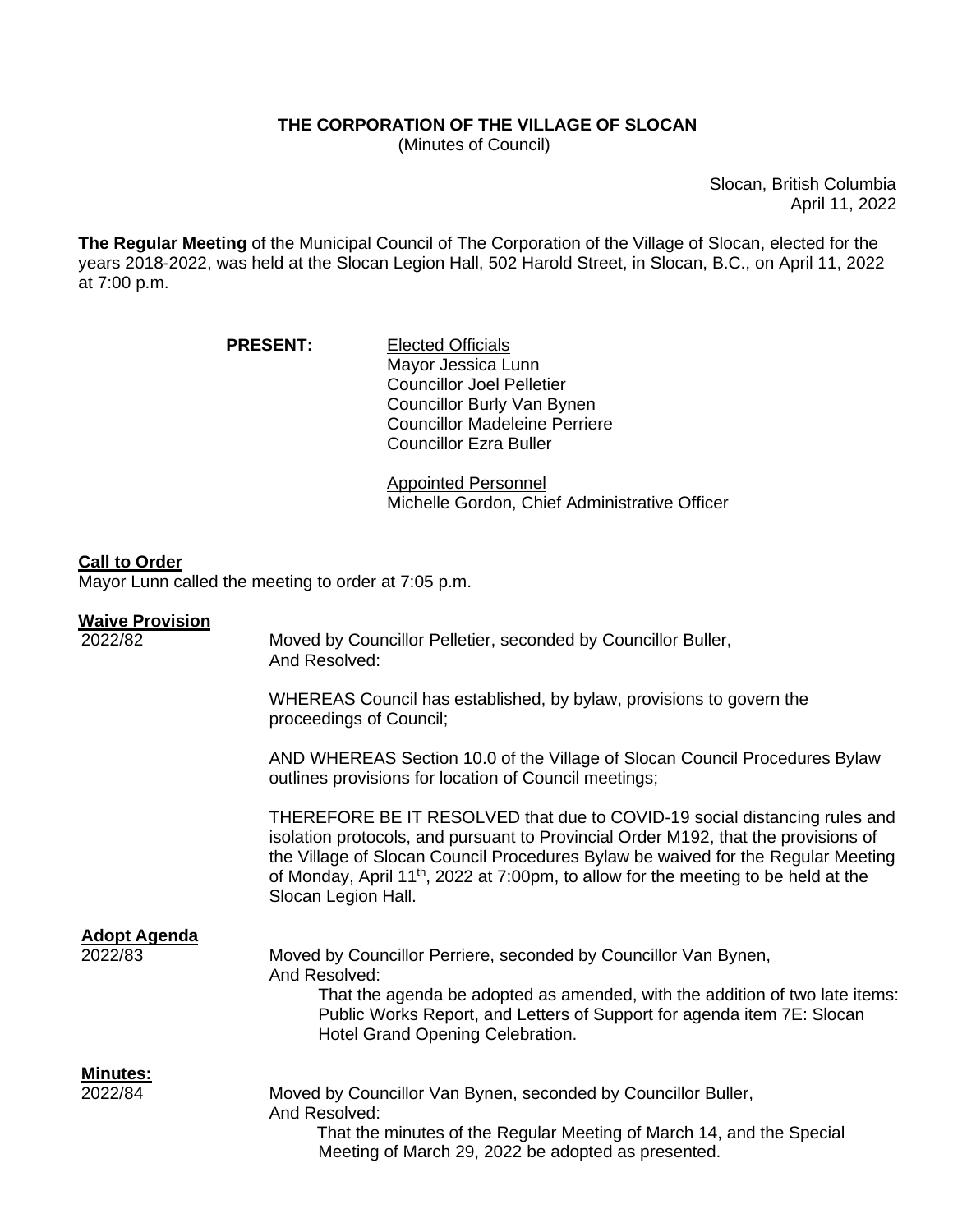| <b>Recommendations:</b><br>Legion Request<br>2022/85 | Moved by Councillor Perriere, seconded by Councillor Van Bynen,<br>And Resolved:<br>That Council approve a \$4,539 grant from the RDCK Community<br>Development Fund as Council's contribution to the Slocan Legion Hall upper-<br>level improvements project.                                                                                                                                                                                             |
|------------------------------------------------------|------------------------------------------------------------------------------------------------------------------------------------------------------------------------------------------------------------------------------------------------------------------------------------------------------------------------------------------------------------------------------------------------------------------------------------------------------------|
| Garden Project<br>Request<br>2022/86                 | Moved by Councillor Pelletier, seconded by Councillor Buller,<br>And Resolved:<br>That Council request the Community Garden Project organizers research into<br>the cost of purchasing a new picnic table, and/or to contact Kootenay Food to<br>investigate alternate sources, and to report back to Council for consideration<br>of a grant contribution for this purpose, if applicable.                                                                |
| <b>Clinic Soundproofing</b><br>2022/87               | Moved by Councillor Perriere, seconded by Councillor Van Bynen,<br>And Resolved:<br>That Council approve the request received from the Wellness Center<br>Advisory Commission, to install sound-proofing in the Wellness Center Clinic<br>and that the purchase be funded from the operating budget; and further, that<br>Council direct Public Works to assist with the installation.                                                                     |
| Concert in the Park<br>Request<br>2022/88            | Moved by Councillor Buller, seconded by Councillor Perriere,<br>And Resolved:<br>That Council approve the request from Lisa Parente of Treehuggers Retreats<br>and Events, for use of Expo Park to host a "Concert in the Park" on Saturday,<br>July 9 <sup>th</sup> , 2022, pending submission of a completed Special Events Application<br>and proof of insurance; and further, that permission be granted for use of the<br>stage, power and washrooms. |
| 2022/89                                              | Moved by Councillor Buller, seconded by Councillor Pelletier,<br>And Resolved:<br>That permission to block Giffin Avenue between Slocan Street and Hume<br>Street not be granted by Council at this time.                                                                                                                                                                                                                                                  |
| <b>Hotel Grand Opening</b><br>2022/90                | Moved by Councillor Perriere, seconded by Councillor Van Bynen,<br>And Resolved:<br>That Council approve the request from John Pettigrew, owner of the Slocan<br>City Hotel located at 501 Harold Street, to host a Grand Opening Celebration<br>on June 17-18, 2022, pending submission of a completed Special Events<br>Application and proof of insurance.                                                                                              |
| 2022/91                                              | Moved by Councillor Perriere, seconded by Councillor Pelletier,<br>And Resolved:<br>That Council approve the request to temporarily block off a portion of Harold<br>Street and Delany Avenue to traffic, to accommodate the event.                                                                                                                                                                                                                        |
| <u>Info Items:</u><br>2022/92                        | Moved by Councillor Van Bynen, seconded by Councillor Buller,<br>And Resolved:<br>That the following items be received for information:                                                                                                                                                                                                                                                                                                                    |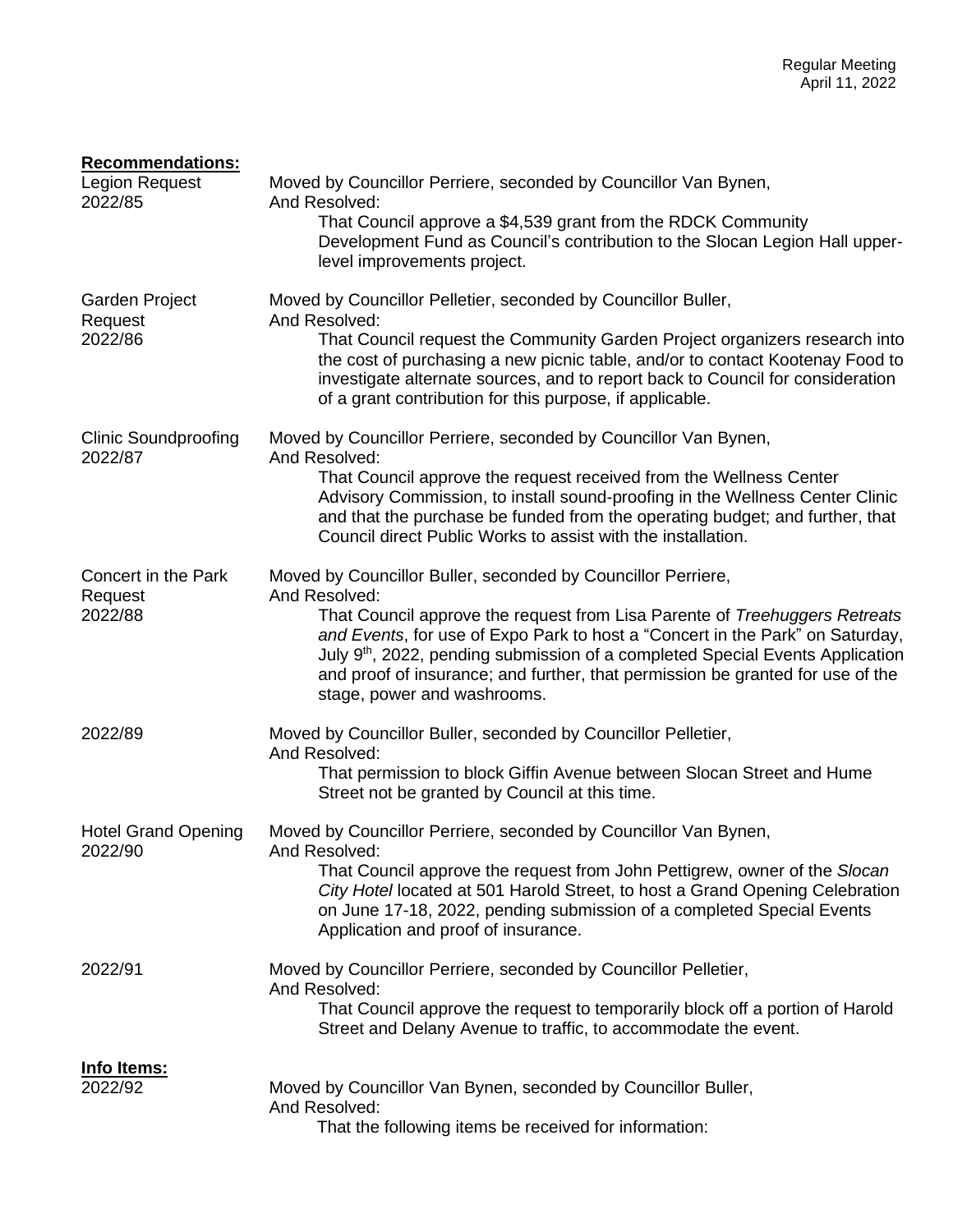|                                                    | RDCK Board Highlights - March 17, 2022<br>a)<br>RDCK - CIP/AAP Online Engagement Tool<br>b)<br>AKBLG - Call for Nominations for Executive Positions<br>c)<br>d)<br>District of Elkford - Milk Container Recycling in BC<br>RDCK Emergency Management - Farm/Ranch Wildfire Preparedness<br>e)<br>Village of New Denver - Support for Ukraine<br>f)<br>Interior Health - Dr. Hundal Recognized for Contributions to Health Care in BC<br>g)<br>h)<br>Global Public Affairs - Reducing Patio Application Red Tape<br>City of Nelson - Donation to the Red Cross for Ukraine<br>i)<br>District of Ucluelet - Ban on Plastic & Bio-Plastic Utensils<br>j)<br>Selkirk College - Columbia Basin Climate Source<br>k)<br>Minister of Citizen Services - Connecting Communities BC Program<br>$\vert$<br>Columbia River Treaty - March 31, 2022 Update on Committee Activities<br>m)<br>RDCK - Cottonwood Lake Preservation<br>n)<br>Village of Slocan - Clean-Up Week Electronic Recycling<br>O)<br>City of Fort St. John - Extended Hour Child Care for Shift Workers<br>p) |
|----------------------------------------------------|-----------------------------------------------------------------------------------------------------------------------------------------------------------------------------------------------------------------------------------------------------------------------------------------------------------------------------------------------------------------------------------------------------------------------------------------------------------------------------------------------------------------------------------------------------------------------------------------------------------------------------------------------------------------------------------------------------------------------------------------------------------------------------------------------------------------------------------------------------------------------------------------------------------------------------------------------------------------------------------------------------------------------------------------------------------------------|
| Ukraine<br>2022/93                                 | Moved by Councillor Buller, seconded by Councillor Van Bynen,<br>And Resolved:<br>That the Village of Slocan opposes in the strongest terms Russia's invasion<br>of the Ukraine nation and demands the immediate removal of Vladimir Putin<br>as Russian leader.                                                                                                                                                                                                                                                                                                                                                                                                                                                                                                                                                                                                                                                                                                                                                                                                      |
| 2022/94                                            | Moved by Councillor Buller, seconded by Councillor Perriere,<br>And Resolved:<br>That a letter be sent to Members of Parliament, Members of Legislative<br>Assembly, and UBCM member municipalities, expressing Slocan Council's<br>support for the Village of New Denver's resolution, expressing opposition of<br>the Russian invasion of the Ukraine nation.                                                                                                                                                                                                                                                                                                                                                                                                                                                                                                                                                                                                                                                                                                       |
| 2022/95                                            | Moved by Councillor Buller, seconded by Councillor Pelletier,<br>And Resolved:<br>That Council donate \$1,000 from the RDCK Community Development Fund,<br>to be put towards the Legion's fundraising efforts for the Ukraine nation,<br>provided that the recipient be a viable benefactor assisting the crisis efforts<br>directly; and further, that a letter be sent to the City of Nelson, acknowledging<br>their March 15 <sup>th</sup> correspondence, and the Village's donation and support.                                                                                                                                                                                                                                                                                                                                                                                                                                                                                                                                                                 |
| Columbia Basin<br><b>Climate Source</b><br>2022/96 | Moved by Councillor Perriere, seconded by Councillor Van Bynen,<br>And Resolved:<br>That the Columbia Basin Climate Source information on climate change data<br>be advertised on the website and social media, and that the correspondence<br>be forwarded to the Slocan Climate Action Advisory Commission.                                                                                                                                                                                                                                                                                                                                                                                                                                                                                                                                                                                                                                                                                                                                                         |
| <u>Reports:</u><br><b>PW Report</b><br>2022/97     | Moved by Councillor Buller, seconded by Councillor Pelletier,<br>And Resolved:<br>That the Public Works Report for April be received.                                                                                                                                                                                                                                                                                                                                                                                                                                                                                                                                                                                                                                                                                                                                                                                                                                                                                                                                 |
| <b>Buller</b><br>2022/98                           | Moved by Councillor Perriere, seconded by Councillor Van Bynen,<br>And Resolved:<br>That Councillor Buller's verbal report on the full reopening of the Fitness<br>Center be received.                                                                                                                                                                                                                                                                                                                                                                                                                                                                                                                                                                                                                                                                                                                                                                                                                                                                                |